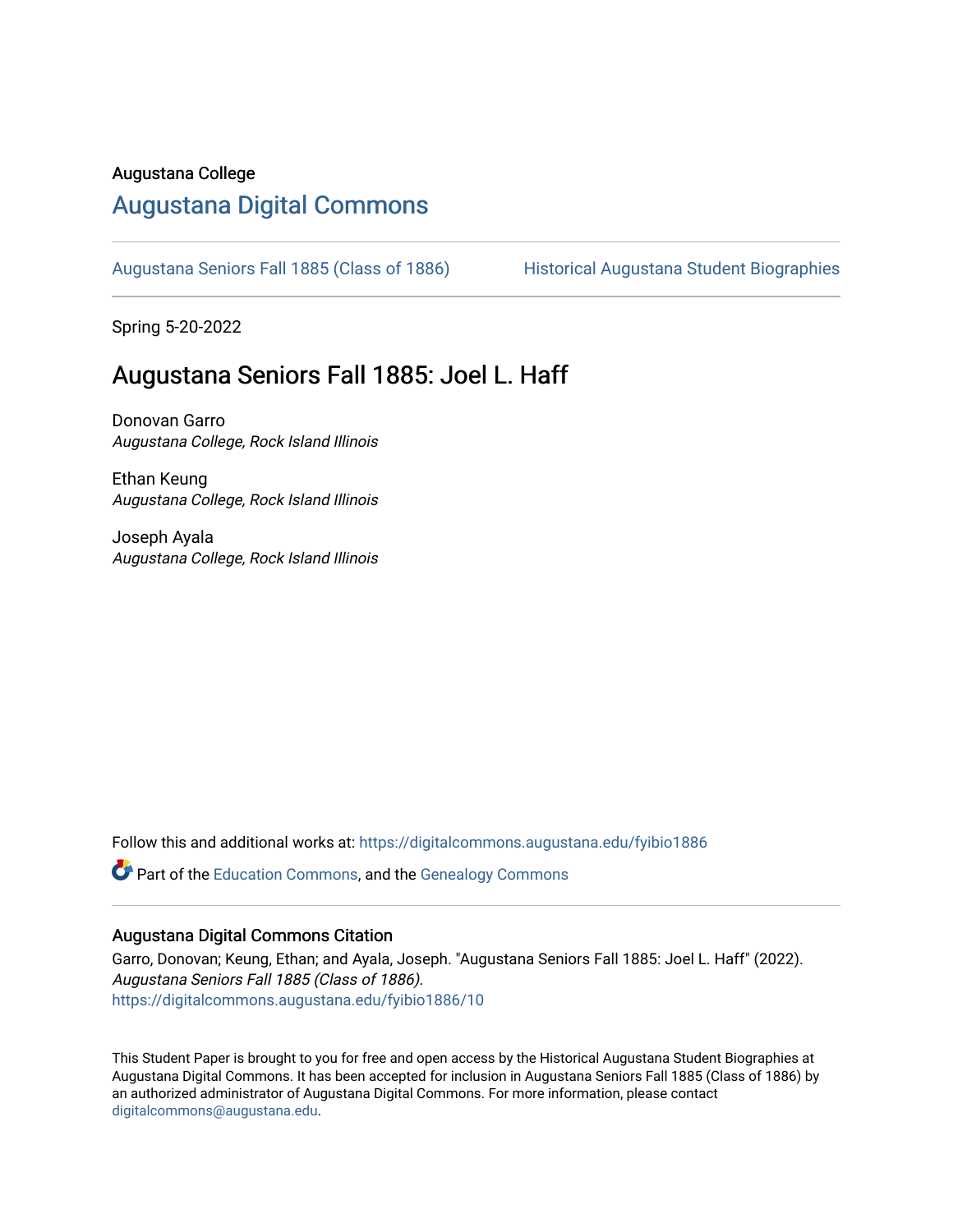# Augustana Seniors Fall 1885: Joel L. Haff

# Donovan Garro, Joseph Ayala, Ethan Keung 6 May 2022



(Joel L. Haff) $1$ 

 $1$  Find a Grave, database and images

<sup>(</sup>https://www.findagrave.com/memorial/75846859/joel-laurentius-haff : accessed 27 April 2022), memorial page for Joel Laurentius Haff (14 Nov 1862–7 Feb 1896), Find a Grave Memorial ID 75846859, citing Scandinavian Cemetery, Rockford, Winnebago County, Illinois, USA ; Maintained by D.A.E. (contributor 47143924) .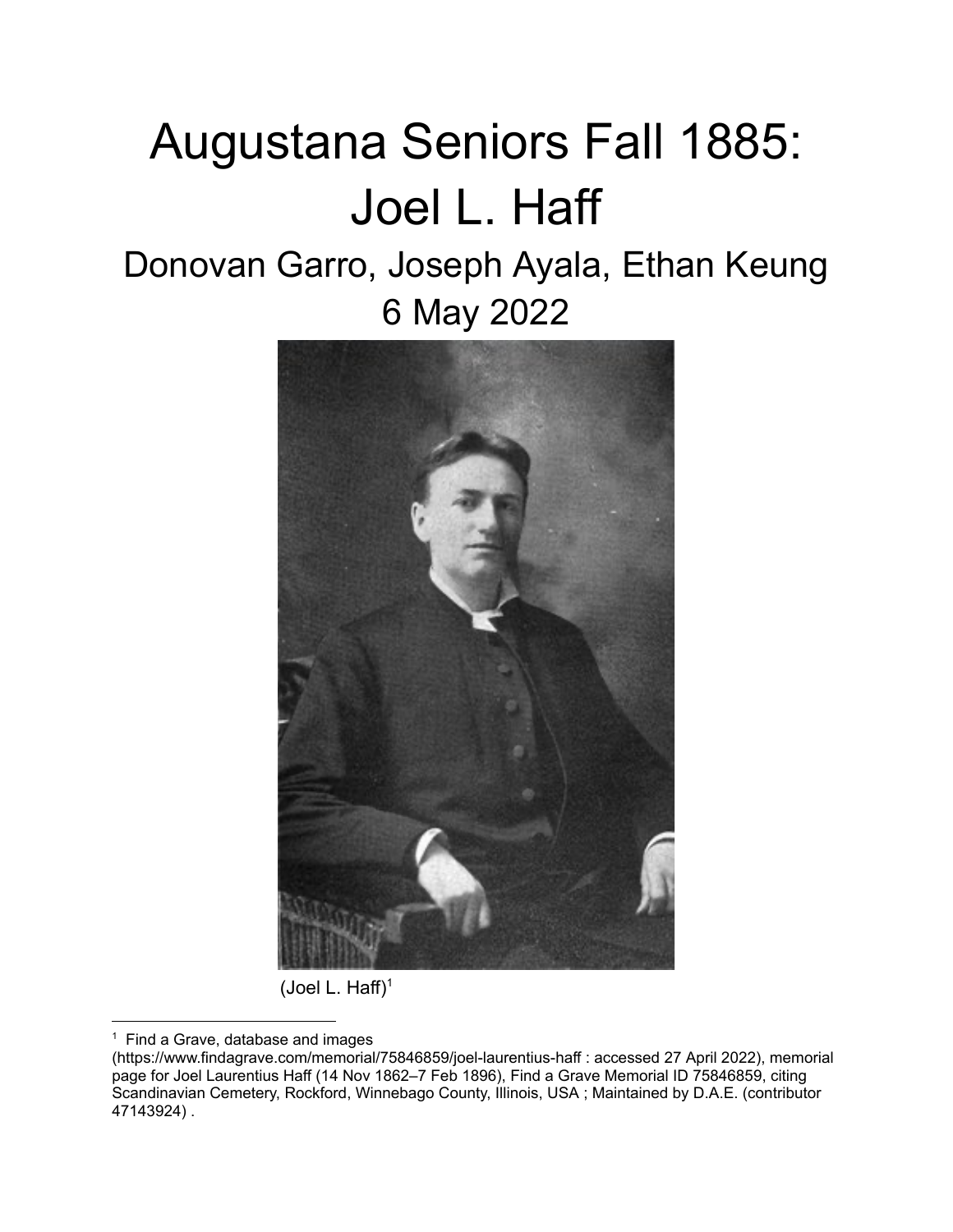#### **Joel L. Haff**

Joel Laurentius Haff was born on 14 November 1862 in Viken, Skåne, Sweden, the son of Andrew Haff and Oliva Andersdotter. 2

Haff and his family moved to America 23 May 1871 from Stora Vång 2 Sädesparterna, Ängelholms Stadsförs, Kristianstads Iän, Sweden.<sup>3</sup> They moved to Kansas where they became farmers.<sup>4</sup>

Haff began attending Augustana College in Rock Island, Rock Island County, Illinois in 1880. $5$  While in school he often missed classes for weekly preaching (usually Mondays).<sup>6</sup> He graduated on Thursday, 10 June 1886 and then began schooling at Augustana Theological Seminary.<sup>7</sup> At Augustana Theological Seminary he became an ordained minister 24 June 1888 in Galesburg, Knox County, Illinois.<sup>8</sup>

<sup>&</sup>lt;sup>2</sup> Registration card for Joel Laurentius Haff, c. 1883, Folder #7, Box #1, MSS 241c, Augustana College Office of the Registrar records, Special Collections, Augustana College, Rock Island, Illinois. Registration card featuring information about Joel L. Haff, probably written by Haff himself.

<sup>3</sup> BiS (Population of Sweden) 1800-1947, Joel born 1862-10-14, *ArkivDigital*; Swenson Center, Augustana College Rock Island, Illinois : 29 March 2022

<sup>4</sup> Registration card for Joel Laurentius Haff, c. 1883, Folder #7, Box #1, MSS 241c.

<sup>5</sup> Registration card for Joel Laurentius Haff, c. 1883, Folder #7, Box #1, MSS 241c.

<sup>&</sup>lt;sup>6</sup> Records of Class - Testimonials, MSS 241 Augustana College Office of the Registrar Records, Box 2.

<sup>&</sup>lt;sup>7</sup> Commencement program for Augustana College Class of 1886, Manuscripts 248, Box #1, Folder #1, Augustana College Office of the Registrar records, Special Collections, Augustana College, Rock Island, Illinois.

<sup>8</sup> *Bergendoff, Conrad. The Augustana Ministerium: A Study of the Careers of the 2,504 Pastors of the Augustana Evangelical Lutheran Synod/Church 1850-1962*. Augustana Historical Society, 1980, pp. 41.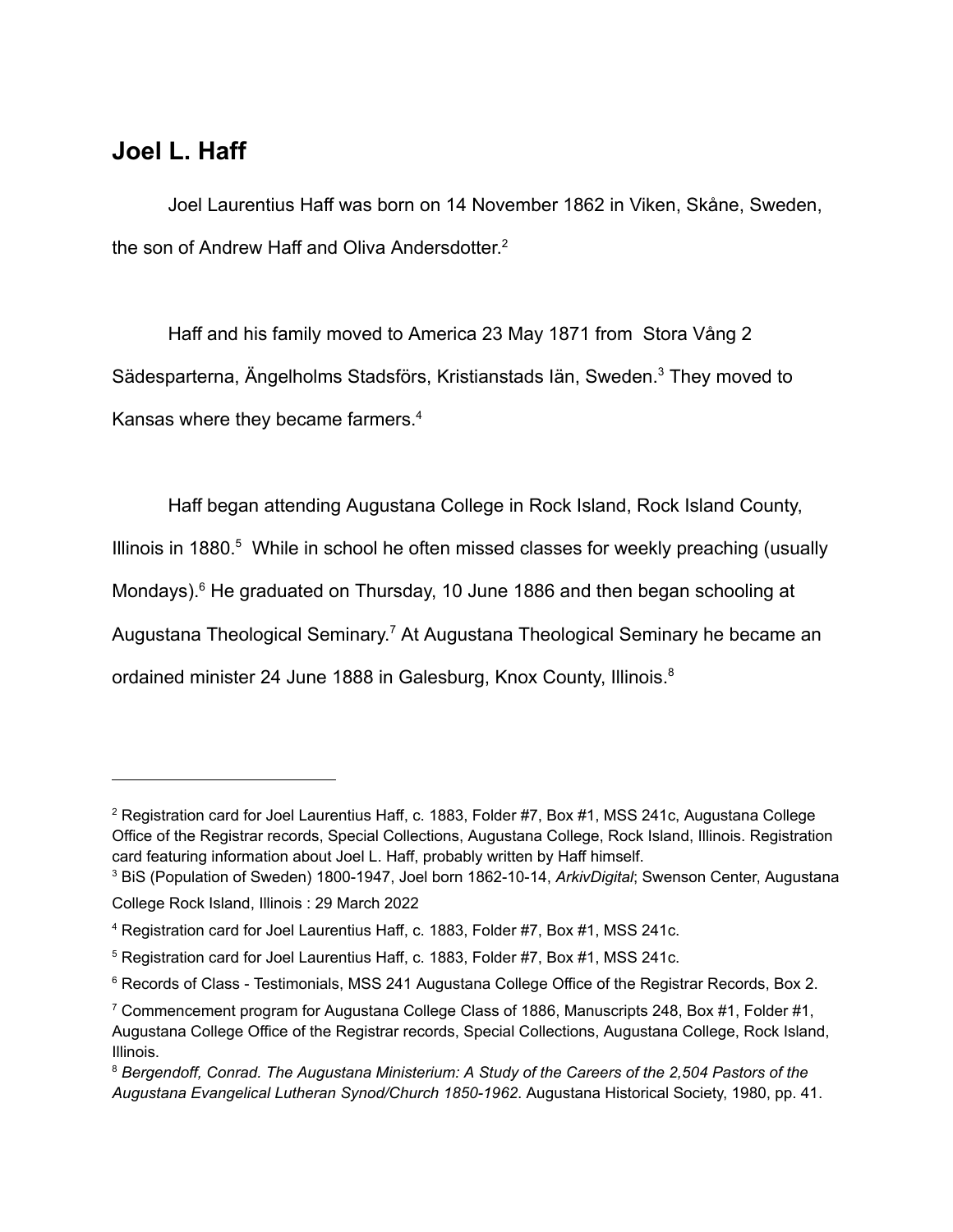At some point after becoming ordained, Haff moved to Rockford, Winnebago County, Illinois.<sup>9</sup> He was a pastor until he passed away on 7 Feb 1896 in Stillwater, Washington, Minnesota, USA.<sup>10</sup> Haff was buried in Scandinavian Cemetery in Rockford, Winnebago County, Illinois.<sup>11</sup>

<sup>9</sup> *Bergendoff, Conrad. The Augustana Ministerium: A Study of the Careers of the 2,504 Pastors of the Augustana Evangelical Lutheran Synod/Church 1850-1962*.

<sup>10</sup> Deaths, 1870-1897, Stillwater Township, Minnesota, Image 545, *FamilySearch*

<sup>&</sup>lt;sup>11</sup> Find a Grave, database and images

<sup>(</sup>https://www.findagrave.com/memorial/75846859/joel-laurentius-haff : accessed 20 April 2022), memorial page for Joel Laurentius Haff (14 Nov 1862–7 Feb 1896), Find a Grave Memorial ID 75846859, citing Scandinavian Cemetery, Rockford, Winnebago County, Illinois, USA ; Maintained by D.A.E. (contributor 47143924).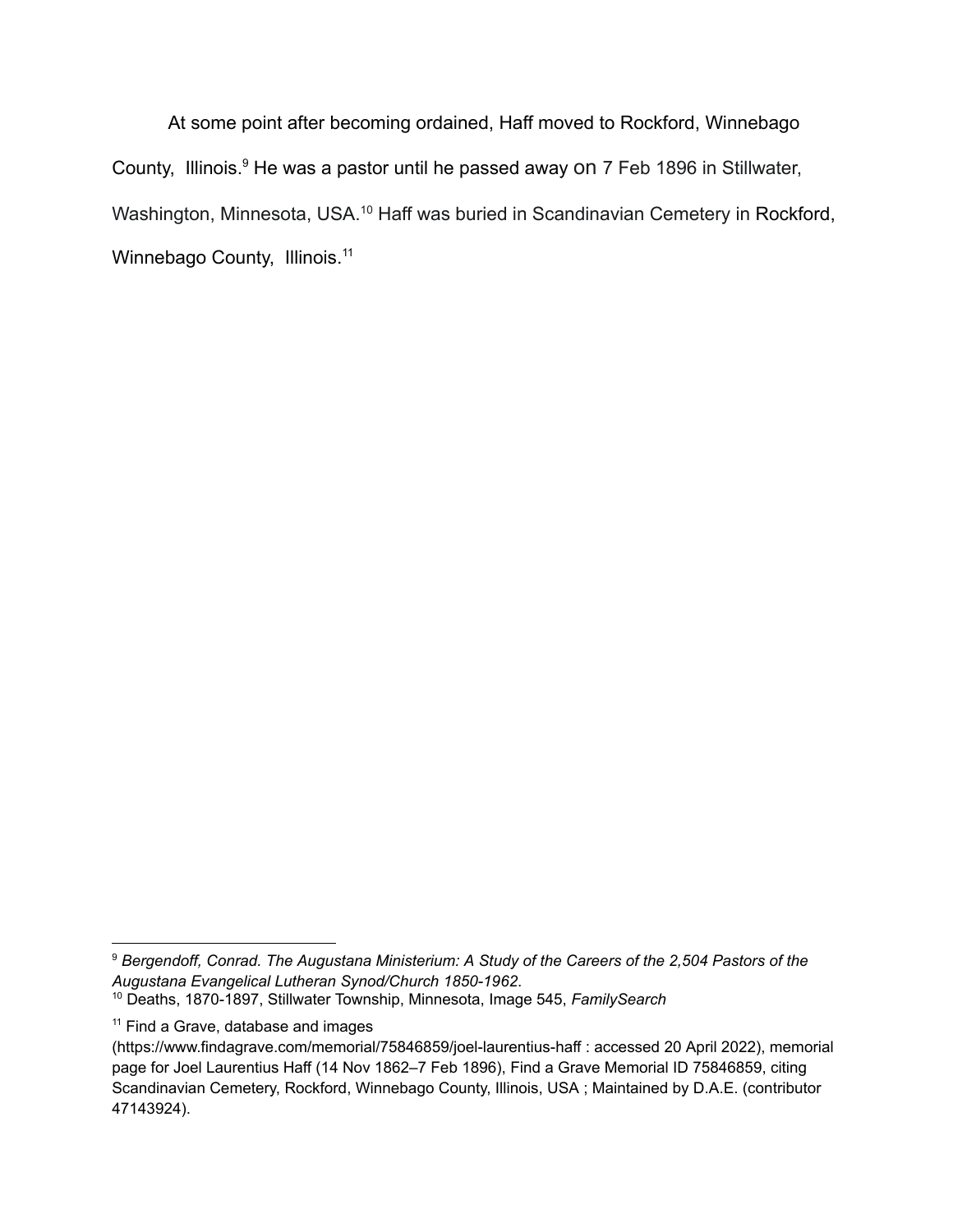## **Ancestors of Joel L. Haff**

#### **Generation 1**

1. Joel L. Haff. For more information on Joel, see the biography in the main part.

#### **Generation 2**

- 2. Anders Haff. He was born on 2 October 1823 in Asmundtorp, Malmöhus Iän, Rönneberga.<sup>12</sup> Anders migrated from Stora Väng Sädespartema, Ängelholms stadsförs, Kristianstads Iän on 23 May 1871 to Olsburg, Kansas, United States with his family. 13
- 3. Oliva Nathalia Andersdotter. She was born 6 July 1834 in Väsby, Malmöhus Iän, Busteröd.<sup>14</sup>

i. Ernst. Ernst was born on 22 January 1854 in Sweden.<sup>15</sup>

ii. Agneta. Agneta was born on 9 November 1858 in Sweden.<sup>16</sup>

iii. Maria. Maria was born on 21 January 1861 in Sweden.<sup>17</sup>

iv. Oliva. Oliva was born on 24 February 1865 in Sweden.<sup>18</sup>

<sup>12</sup> BiS (Population of Sweden) 1800-1947, Anders born 1823-10-02, *ArkivDigital*; Swenson Center, Augustana College Rock Island, Illinois : 29 March 2022.

<sup>13</sup> BiS (Population of Sweden) 1800-1947, Anders born 1823-10-02

<sup>14</sup> BiS (Population of Sweden) 1800-1947, Oliva born 1834-07-06, *ArkivDigital*; Swenson Center, Augustana College Rock Island, Illinois : 29 March 2022.

<sup>15</sup> BiS (Population of Sweden) 1800-1947, Ernst born 1854-01-22, *ArkivDigital*; Swenson Center, Augustana College Rock Island, Illinois : 29 March 2022.

<sup>16</sup> BiS (Population of Sweden) 1800-1947, Agneta born 1858-10-09, *ArkivDigital*; Swenson Center, Augustana College Rock Island, Illinois : 29 March 2022.

<sup>17</sup> BiS (Population of Sweden) 1800-1947, Maria born 1861-01-21, *ArkivDigital*; Swenson Center, Augustana College Rock Island, Illinois : 29 March 2022.

<sup>18</sup> BiS (Population of Sweden) 1800-1947, Oliva born 1865-02-24,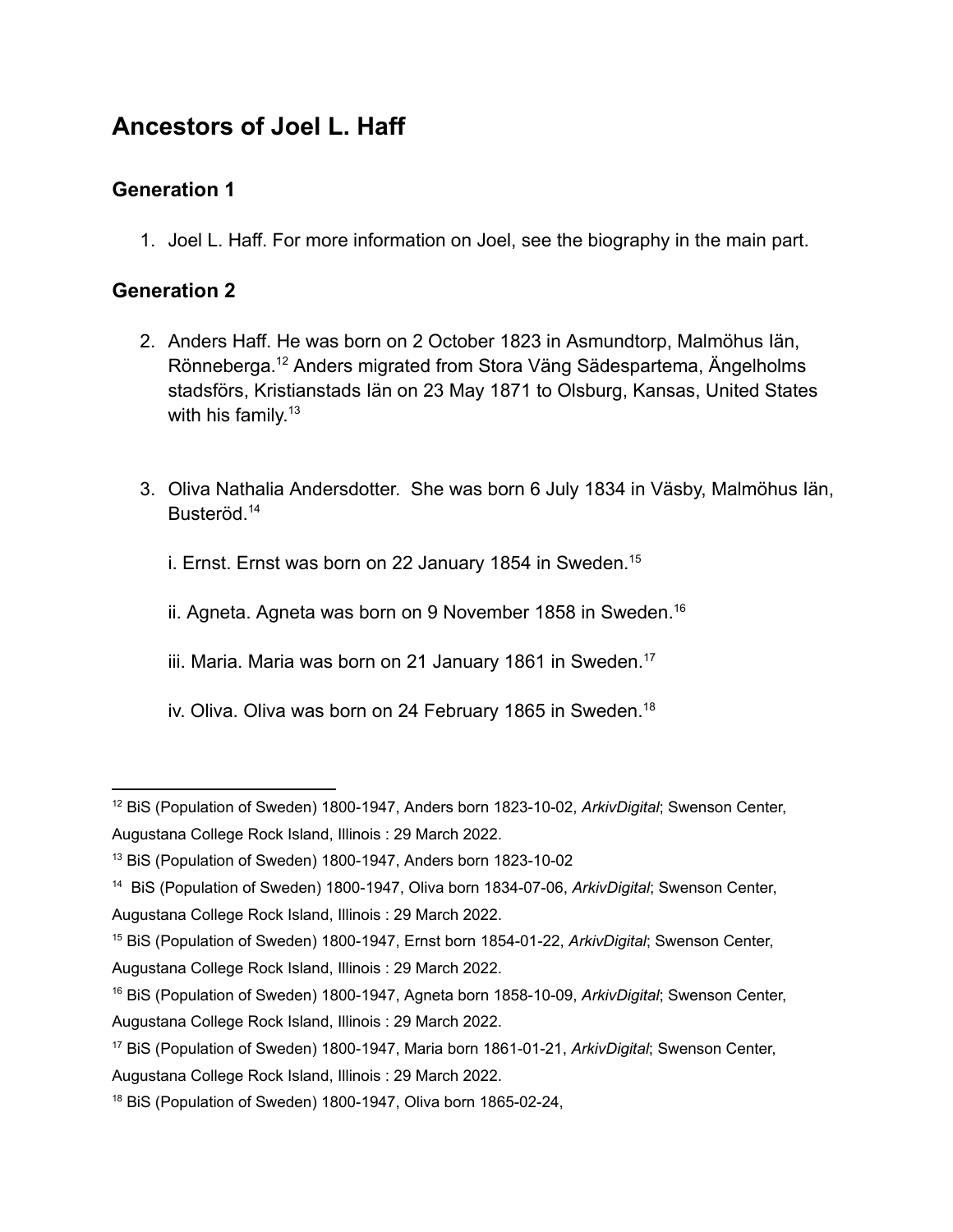v. Gabriel. Gabriel was born on 17 July 1868.<sup>19</sup>

#### **Generation 3**

- 4. Håkan Haff. Håkan was born on 19 August 1871 in Reftele, Wästergötland.<sup>20</sup> He was baptized on 21 August 1871. $^\mathrm{21}$  Håkan was a soldier. $^\mathrm{22}$
- 5. Agneta Andersdotter. Agenta was born on 1 June 1789.<sup>23</sup>

i. Johanna. Johanna was born on 30 March  $1820.^{24}$ 

ii. Magnus. Magnus was born on 17 September, 1821<sup>25</sup>

- 6. Anders Larsson. Anders was born on 29 January 1797.<sup>26</sup>
- 7. Kersti Olsdotter. Kersti was born on 23 July 1793.<sup>27</sup>
	- i. Bengt. Bengt was born on 19 June  $1825.^{28}$
	- ii. Sissa. Sissa was born on 14 September 1827.<sup>29</sup>

<sup>19</sup>BiS (Population of Sweden) 1800-1947, Gabriel born 1868-07-17, *ArkivDigital*; Swenson Center, Augustana College Rock Island, Illinois : 29 March 2022.

<sup>20</sup> Image 76, Page 145, *ArkivDigital*; Swenson Center, Augustana College Rock Island, Illinois : 29 March 2022

<sup>21</sup> "Reftele (F) C:5 (1774-1809)", Image 76, Page 145.

<sup>22</sup> Image 7, Page 5. *ArkivDigital*; Swenson Center, Augustana College Rock Island, Illinois : 29 March 2022

<sup>&</sup>lt;sup>23</sup> "Viken (M) CI:5 (1861-1887)", Image 7, Page 5.

<sup>&</sup>lt;sup>24</sup> BiS (Population of Sweden), 1800-1947; ArkivDigital, Anders born 1823-10-02

<sup>25</sup> BiS (Population of Sweden), 1800-1947; ArkivDigital, Anders born 1823-10-02

<sup>&</sup>lt;sup>26</sup> BiS (Population of Sweden) 1800-1947, Oliva born 1834-07-06.

 $27$  BiS (Population of Sweden) 1800-1947, Oliva born 1834-07-06.

<sup>&</sup>lt;sup>28</sup> BiS (Population of Sweden) 1800-1947, Oliva born 1834-07-06.

 $29$  BiS (Population of Sweden) 1800-1947, Oliva born 1834-07-06.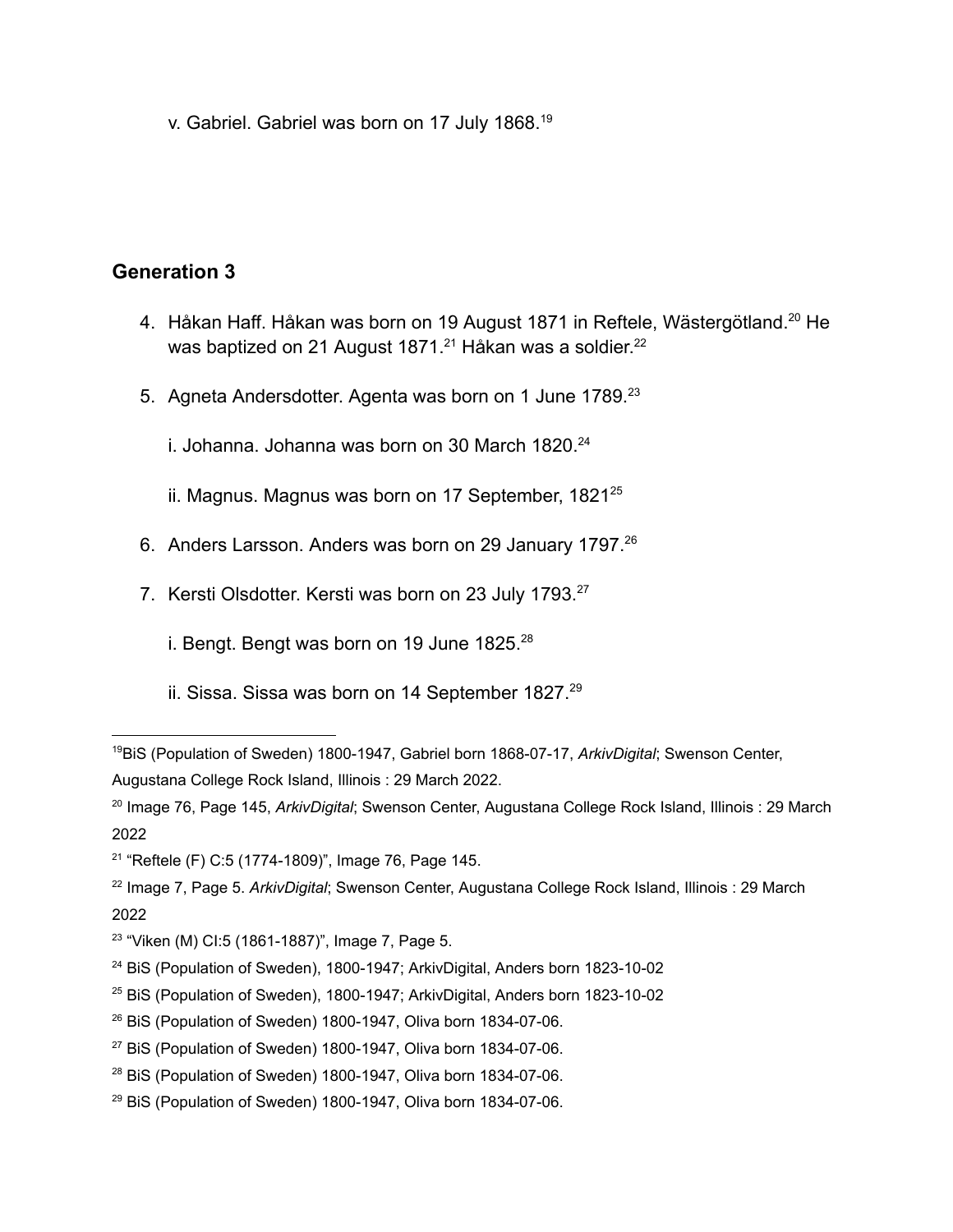iii. Lars. Lars was born on 21 December 1829.<sup>30</sup>

iv. Karna. Karna was born on 11 March 1832.<sup>31</sup>

#### **Generation 4**

- 8. Måns Johansson. 32
- 9. Lena Jönsdotter.<sup>33</sup>

<sup>30</sup> BiS (Population of Sweden) 1800-1947, Oliva born 1834-07-06.

<sup>31</sup> BiS (Population of Sweden) 1800-1947, Oliva born 1834-07-06.

<sup>32</sup> Image 76, Page 145.

<sup>33</sup> Image 76, Page 145.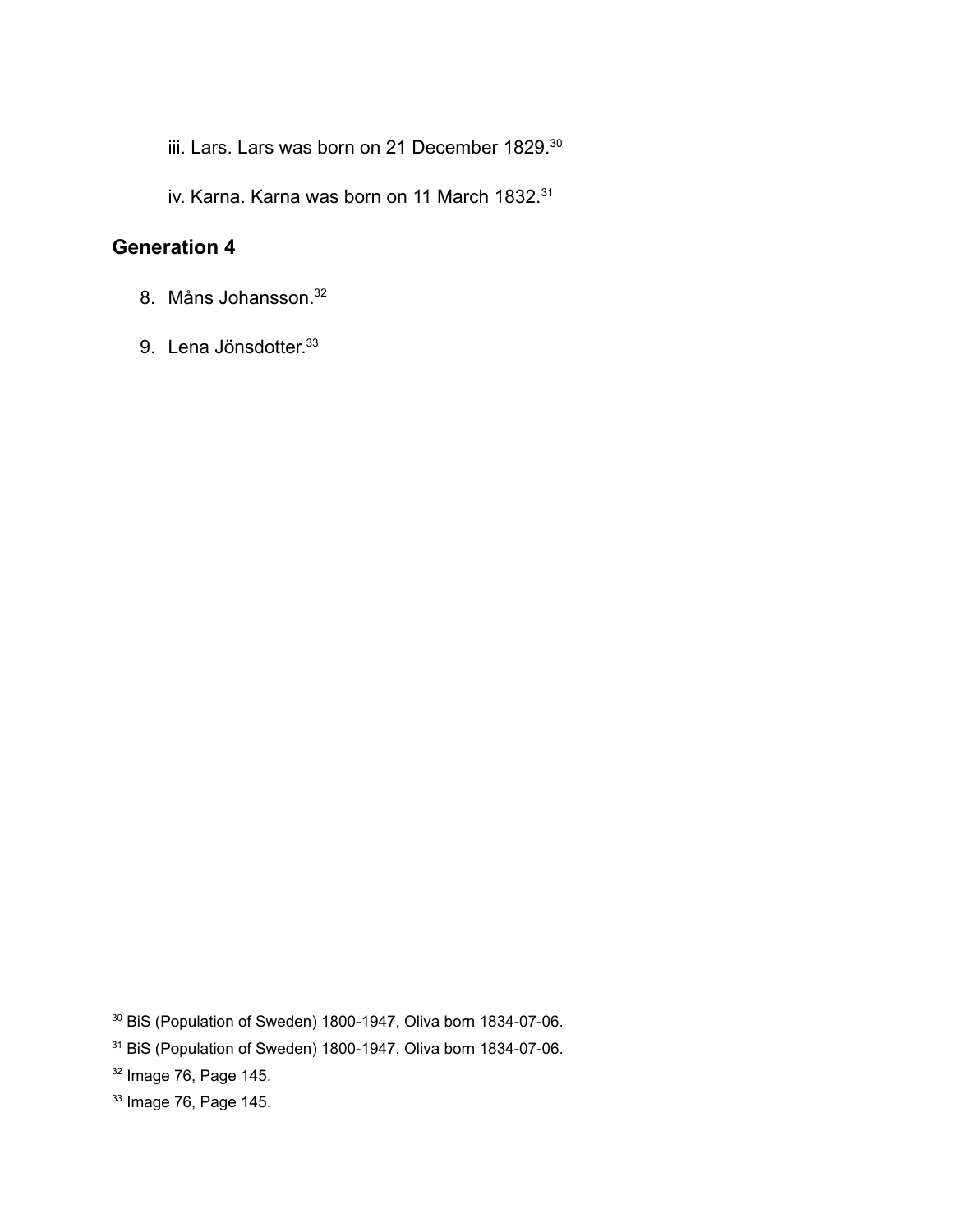# **Descendants of Joel L. Haff**

1. Joel L. Haff. - Based on the information that has been gathered, Joel L. Haff did not marry and had no children.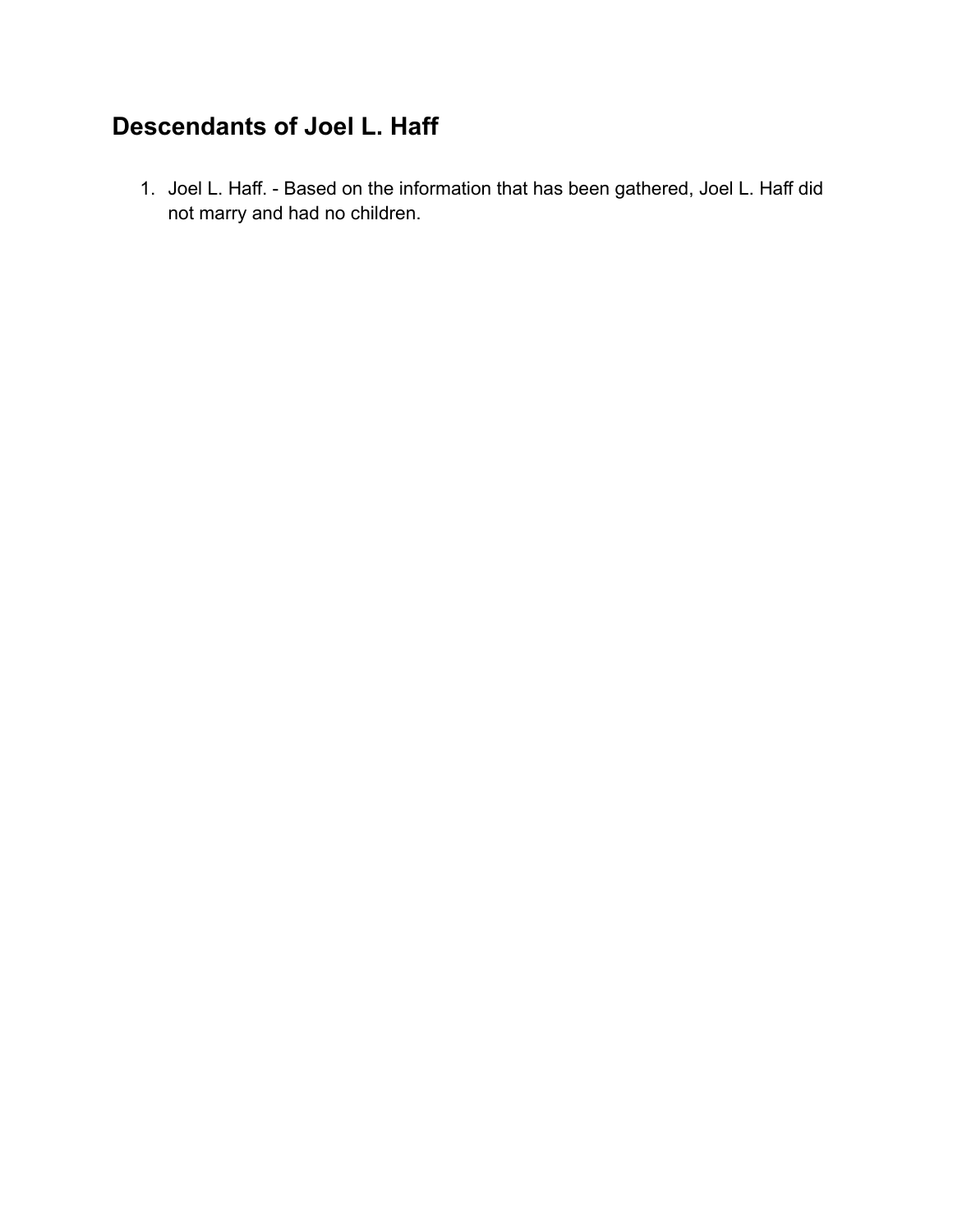# **Questions for Further Research**

Why was he in Stillwater, Minnesota?

What was his cause of death?

What led the Haff family to emigrate to Kansas from Sweden?

A record for Joel Laurentius Haff is in the Family Tree on FamilySearch. The record locator is MCFH-396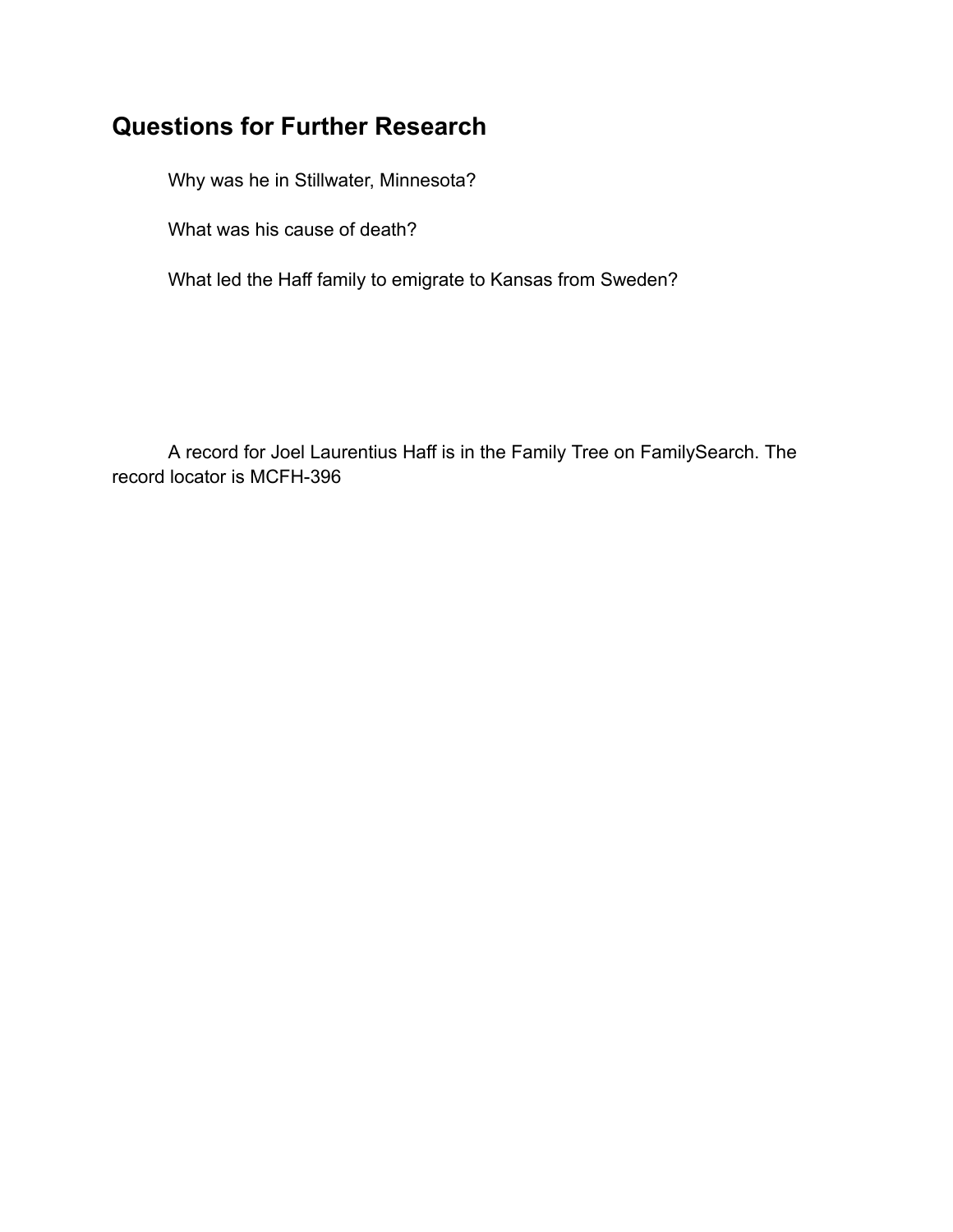### **Source List**

- Augustana College Commencement Programs 1868-1936 (Manuscripts 248). Special Collections, Augustana College, Rock Island, Illinois.
- Augustana College Class Records (MSS 241). Special Collections, Augustana College, Rock Island, Illinois.
- Augustana College Office of the Registrar Records (MSS 241c). Special Collections, Augustana College, Rock Island, Illinois
- Bergendoff, Conrad. The Augustana Ministerium: A Study of the Careers of the 2,504 Pastors of the Augustana Evangelical Lutheran Synod/Church 1850-1962. Augustana Historical Society, 1980, pp. 41.
- BiS (Population of Sweden) 1800-1947. Agneta born 1858-10-09. *ArkivDigital*. Swenson Center. Augustana College Rock Island, Illinois.
- BiS (Population of Sweden) 1800-1947. Anders born 1823-10-02. *ArkivDigital*. Swenson Center. Augustana College Rock Island, Illinois.
- BiS (Population of Sweden) 1800-1947. Ernst born 1854-01-22. *ArkivDigital*. Swenson Center. Augustana College Rock Island, Illinois.
- BiS (Population of Sweden) 1800-1947. Gabriel born 1868-07-17. *ArkivDigital*. Swenson Center. Augustana College Rock Island, Illinois.
- BiS (Population of Sweden) 1800-1947. Joel born 1862-10-14. *ArkivDigital*. Swenson Center. Augustana College Rock Island, Illinois.
- BiS (Population of Sweden) 1800-1947. Maria born 1861-01-21. *ArkivDigital*. Swenson Center. Augustana College Rock Island, Illinois.
- BiS (Population of Sweden) 1800-1947. Oliva born 1834-07-06. *ArkivDigital*. Swenson Center. Augustana College Rock Island, Illinois.
- BiS (Population of Sweden) 1800-1947. Oliva born 1865-02-24. *ArkivDigital*. Swenson Center. Augustana College Rock Island, Illinois.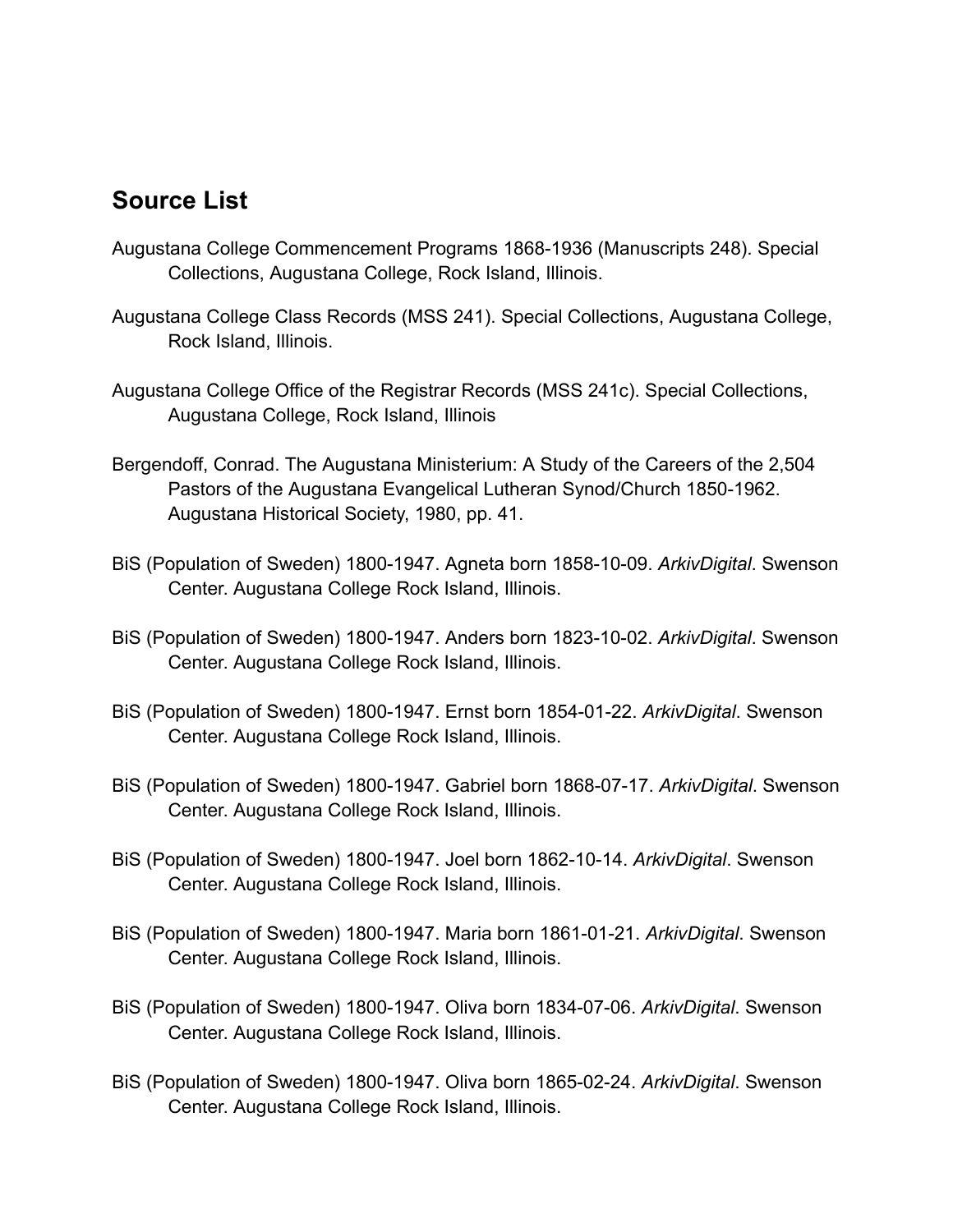- Memorial page for Joel Laurentius Haff (14 Nov 1862–7 Feb 1896). *FindaGrave*. Memorial ID 75846859. Citing Scandinavian Cemetery, Rockford, Winnebago County, Illinois, USA.
- "Reftele (F) C:5 (1774-1809)". Image 76. Page 145. *ArkivDigital*. Swenson Center. Augustana College Rock Island, Illinois.
- "Viken (M) CI:5 (1861-1887)". Image 7. Page 5. *ArkivDigital*. Swenson Center. Augustana College Rock Island, Illinois.

#### **Prepared By:** Donovan Garro, Ethan Keung, and Joseph Ayala

March 2022